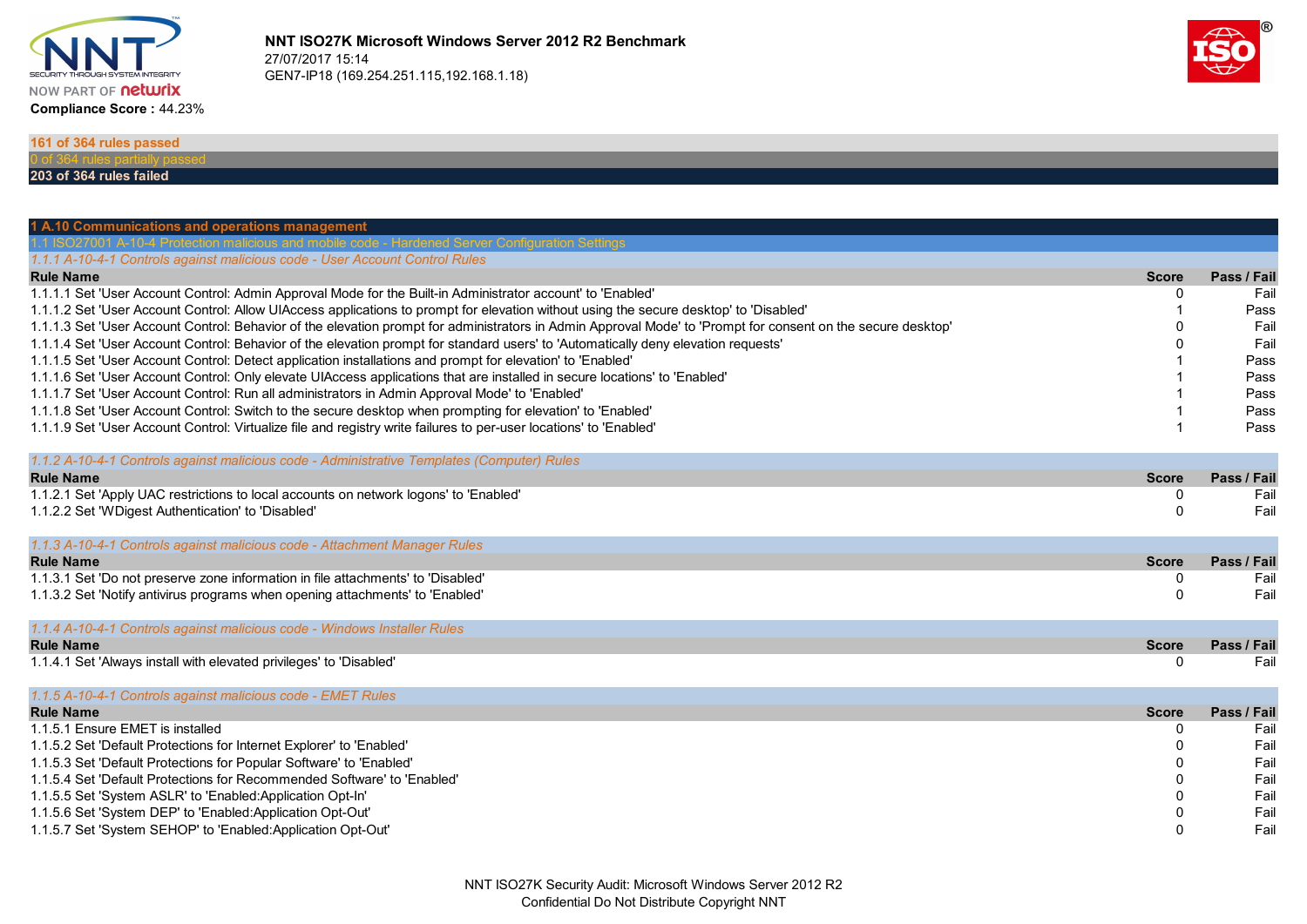| 1.1.6 A-10-4-1 Controls against malicious code - Early Launch Antimalware Rules                                                                                                               |                   |             |
|-----------------------------------------------------------------------------------------------------------------------------------------------------------------------------------------------|-------------------|-------------|
| <b>Rule Name</b>                                                                                                                                                                              | <b>Score</b>      | Pass / Fail |
| 1.1.6.1 Set 'Boot-Start Driver Initialization Policy' to 'Enabled:Good, unknown and bad but critical'                                                                                         | $\mathbf{0}$      | Fail        |
| 1.1.7 A-10-4-1 Controls against malicious code - Internet Communication settings Rules                                                                                                        |                   |             |
| <b>Rule Name</b>                                                                                                                                                                              | <b>Score</b>      | Pass / Fail |
| 1.1.7.1 Set 'Turn off downloading of print drivers over HTTP' to 'Enabled'                                                                                                                    | 0                 | Fail        |
| 1.1.7.2 Set 'Turn off Internet download for Web publishing and online ordering wizards' to 'Enabled'                                                                                          | $\Omega$          | Fail        |
| 1.1.7.3 Set 'Turn off printing over HTTP' to 'Enabled'                                                                                                                                        | 0                 | Fail        |
| 1.1.7.4 Set 'Turn off Search Companion content file updates' to 'Enabled'                                                                                                                     | O                 | Fail        |
| 1.1.7.5 Set 'Turn off the "Publish to Web" task for files and folders' to 'Enabled'                                                                                                           | 0                 | Fail        |
| 1.1.7.6 Set 'Turn off the Windows Messenger Customer Experience Improvement Program' to 'Enabled'                                                                                             | $\Omega$          | Fail        |
|                                                                                                                                                                                               |                   |             |
| 1.1.8 A-10-4-1 Controls against malicious code - App runtime Rules                                                                                                                            |                   |             |
| <b>Rule Name</b>                                                                                                                                                                              | <b>Score</b>      | Pass / Fail |
| 1.1.8.1 Set 'Allow Microsoft accounts to be optional' to 'Enabled'                                                                                                                            | $\Omega$          | Fail        |
|                                                                                                                                                                                               |                   |             |
| 1.1.9 A-10-4-1 Controls against malicious code - AutoPlay Policies Rules                                                                                                                      |                   |             |
| <b>Rule Name</b><br>1.1.9.1 Set 'Turn off Autoplay' to 'Enabled: All drives'                                                                                                                  | <b>Score</b><br>0 | Pass / Fail |
|                                                                                                                                                                                               |                   | Fail        |
| 1.2 ISO27001 A-10-4 Protection malicious and mobile code - Approved Non-Default Services List                                                                                                 |                   |             |
| If any services are present that are not included in either the Default or Optional Services lists, these will be reported here. If any services are identified, their Business Justification |                   |             |
| should be reviewed and if deemed necessary, added to the Approved Non-Default Services list.                                                                                                  |                   |             |
| The standard requires 'enable only necessary services' and 'remove all unnecessary functionality'. There are typically more than 100 standard Windows Services installed and                  |                   |             |
| enabled on a Default Build system. The majority of these will not be required for the Server Role and are therefore unnecessary. These Services should be disabled and stopped to             |                   |             |
| prevent any chance that malware or a hacker could exploit vulnerabilities provided by the Service. This checklist is derived from Microsoft's Knowledgebase Threats and                       |                   |             |
| Countermeasures Guide and Microsoft's Security Configuration Wizard                                                                                                                           |                   |             |
| 1.2.1 Approved Non-Default Services List: Services deeemed necessary for Business Services                                                                                                    |                   |             |
| <b>Rule Name</b>                                                                                                                                                                              | <b>Score</b>      | Pass / Fail |
| 1.2.1.1 Check for any Non-Default Services (see Result Details report for list of exceptions)                                                                                                 | $\mathbf{0}$      | Fail        |
|                                                                                                                                                                                               |                   |             |
| 1.3 ISO27001 A-10-4 Protection malicious and mobile code - Default Services List                                                                                                              |                   |             |
| If any Default Services are missing the rule will still pass, however any default services present must be in the correct state and startmode.                                                |                   |             |
| The standard requires 'enable only necessary services' and 'remove all unnecessary functionality'. There are typically more than 100 standard Windows Services installed and                  |                   |             |
| enabled on a Default Build system. The majority of these will not be required for the Server Role and are therefore unnecessary. These Services should be disabled and stopped to             |                   |             |
| prevent any chance that malware or a hacker could exploit vulnerabilities provided by the Service. This checklist is derived from Microsoft's Knowledgebase Threats and                       |                   |             |
| Countermeasures Guide and Microsoft's Security Configuration Wizard                                                                                                                           |                   |             |
| 1.3.1 Mandatory Services List: Review all Mandatory Services and disable/stop all unnecessary services.                                                                                       |                   |             |
| <b>Rule Name</b>                                                                                                                                                                              | <b>Score</b>      | Pass / Fail |
| 1.3.1.1 App Readiness Service                                                                                                                                                                 |                   | Pass        |
| 1.3.1.2 Application Experience Service                                                                                                                                                        |                   | Pass        |
| 1.3.1.3 Application Host Helper Service                                                                                                                                                       |                   | Pass        |
| 1.3.1.4 Application Identity Service                                                                                                                                                          |                   | Pass        |
| 1.3.1.5 Application Information Service                                                                                                                                                       |                   | Pass        |
| 1.3.1.6 Application Layer Gateway Service                                                                                                                                                     |                   | Fail        |
| 1.3.1.7 Application Management Service                                                                                                                                                        |                   | Fail        |
| 1.3.1.8 AppX Deployment Service (AppXSVC) Service                                                                                                                                             |                   | Fail        |
| 1.3.1.9 ASP.NET State Service (aspnet_state) Service                                                                                                                                          |                   | Fail        |
| 1.3.1.10 Background Intelligent Transfer Service                                                                                                                                              |                   | Pass        |
| 1.3.1.11 Background Tasks Infrastructure (BrokerInfrastructure) Service                                                                                                                       | -1                | Pass        |
|                                                                                                                                                                                               |                   |             |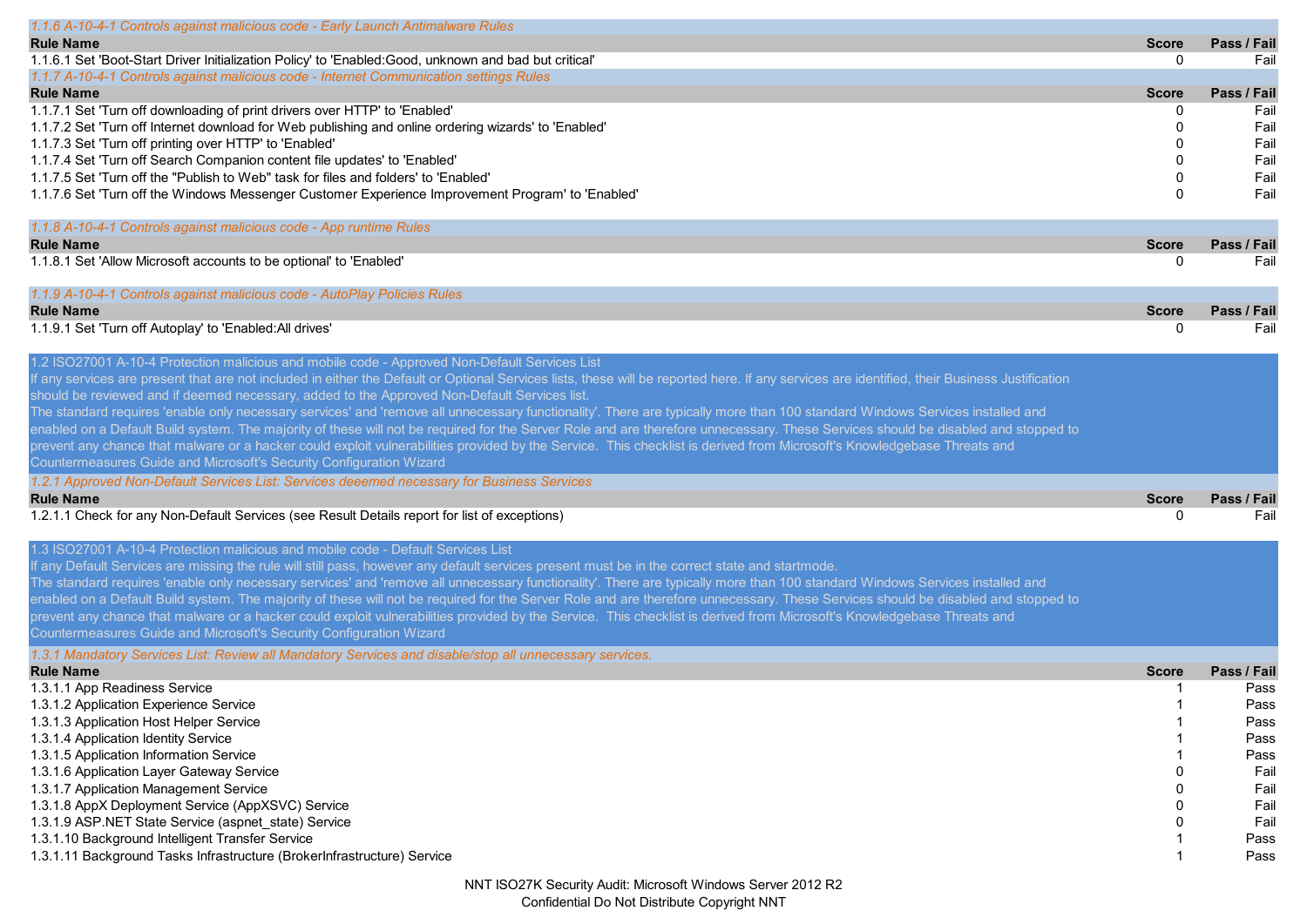| 1.3.1.12 Base Filtering Engine Service                                                               |              | Pass |
|------------------------------------------------------------------------------------------------------|--------------|------|
| 1.3.1.13 Certificate Propagation Service                                                             | 0            | Fail |
| 1.3.1.14 CNG Key Isolation Service                                                                   | -1           | Pass |
| 1.3.1.15 COM+ Event System Service                                                                   |              | Pass |
| 1.3.1.16 COM+ System Application Service                                                             | $\Omega$     | Fail |
| 1.3.1.17 Computer Browser Service                                                                    |              | Pass |
| 1.3.1.18 Credential Manager Service                                                                  |              | Pass |
| 1.3.1.19 Cryptographic Services Service                                                              |              | Pass |
| 1.3.1.20 DCOM Server Process Launcher Service                                                        |              | Pass |
| 1.3.1.21 Device Association (deviceassociationservice) Service                                       | $\Omega$     | Fail |
| 1.3.1.22 Device Install (deviceinstall) Service                                                      | $\Omega$     | Fail |
| 1.3.1.23 Device Setup (dsmsvc) Service                                                               | $\mathbf{0}$ | Fail |
| 1.3.1.24 DHCP Client Service                                                                         | 0            | Fail |
| 1.3.1.25 Diagnostic Policy Service                                                                   | $\Omega$     | Fail |
| 1.3.1.26 Diagnostic Service Host Service                                                             | $\Omega$     | Fail |
| 1.3.1.27 Diagnostic System Host Service                                                              | $\Omega$     | Fail |
| 1.3.1.28 Distributed Link Tracking Client Service                                                    | $\mathbf{0}$ | Fail |
| 1.3.1.29 Distributed Transaction Coordinator Service                                                 | 0            | Fail |
| 1.3.1.30 DNS Client Service                                                                          |              | Pass |
| 1.3.1.31 The Enhanced Mitigation Experience Toolkit (EMET) Service                                   | $\Omega$     | Fail |
|                                                                                                      |              | Pass |
| 1.3.1.32 Encrypting File System (EFS) Service<br>1.3.1.33 Extensible Authentication Protocol Service |              | Pass |
|                                                                                                      | 0            | Fail |
| 1.3.1.34 Function Discovery Provider Host Service                                                    | $\Omega$     | Fail |
| 1.3.1.35 Function Discovery Resource Publication Service                                             |              | Pass |
| 1.3.1.36 Group Policy Client Service                                                                 |              |      |
| 1.3.1.37 Health Key and Certificate Management Service                                               | $\Omega$     | Pass |
| 1.3.1.38 Human Interface Device Access Service                                                       |              | Fail |
| 1.3.1.39 Hyper-V Data Exchange Service (vmickvpexchange) Service                                     | 0            | Fail |
| 1.3.1.40 Hyper-V Guest Service Interface (vmicguestinterface) Service                                | $\mathbf 0$  | Fail |
| 1.3.1.41 Hyper-V Guest Shutdown Service (vmicshutdown) Service                                       | $\Omega$     | Fail |
| 1.3.1.42 Hyper-V Heartbeat Service (vmicheartbeat) Service                                           | $\Omega$     | Fail |
| 1.3.1.43 Hyper-V Remote Desktop Virtualization Service (vmicrdv) Service                             | $\mathbf{0}$ | Fail |
| 1.3.1.44 Hyper-V Time Synchronization Service (vmictimesync) Service                                 | 0            | Fail |
| 1.3.1.45 Hyper-V Volume Shadow Copy Requestor (vmicvss) Service                                      | $\mathbf 0$  | Fail |
| 1.3.1.46 IKE and AuthIP IPsec Keying Modules Service                                                 | $\Omega$     | Fail |
| 1.3.1.47 Interactive Services Detection Service                                                      | $\Omega$     | Fail |
| 1.3.1.48 Internet Connection Sharing (ICS) Service                                                   | $\mathbf{0}$ | Fail |
| 1.3.1.49 Internet Explorer ETW Collector Service                                                     |              | Pass |
| 1.3.1.50 IP Helper Service                                                                           |              | Pass |
| 1.3.1.51 IPsec Policy Agent Service                                                                  | $\mathbf 0$  | Fail |
| 1.3.1.52 KDC Proxy Server service (kpssvc) Service                                                   | $\Omega$     | Fail |
| 1.3.1.53 KtmRm for Distributed Transaction Coordinator Service                                       |              | Fail |
| 1.3.1.54 Link-Layer Topology Discovery Mapper Service                                                | 0            | Fail |
| 1.3.1.55 Microsoft iSCSI Initiator Service                                                           |              | Pass |
| 1.3.1.56 Microsoft Software Shadow Copy Provider Service                                             |              | Pass |
| 1.3.1.57 Microsoft Storage Spaces SMP (smphost) Service                                              |              | Pass |
| 1.3.1.58 Multimedia Class Scheduler Service                                                          |              | Pass |
| 1.3.1.59 Net. Tcp Port Sharing Service                                                               |              | Pass |
| 1.3.1.60 Netlogon Service                                                                            |              | Fail |
| 1.3.1.61 Network Access Protection Agent Service                                                     |              | Pass |
| 1.3.1.62 Network Connections Service                                                                 |              | Pass |
|                                                                                                      |              |      |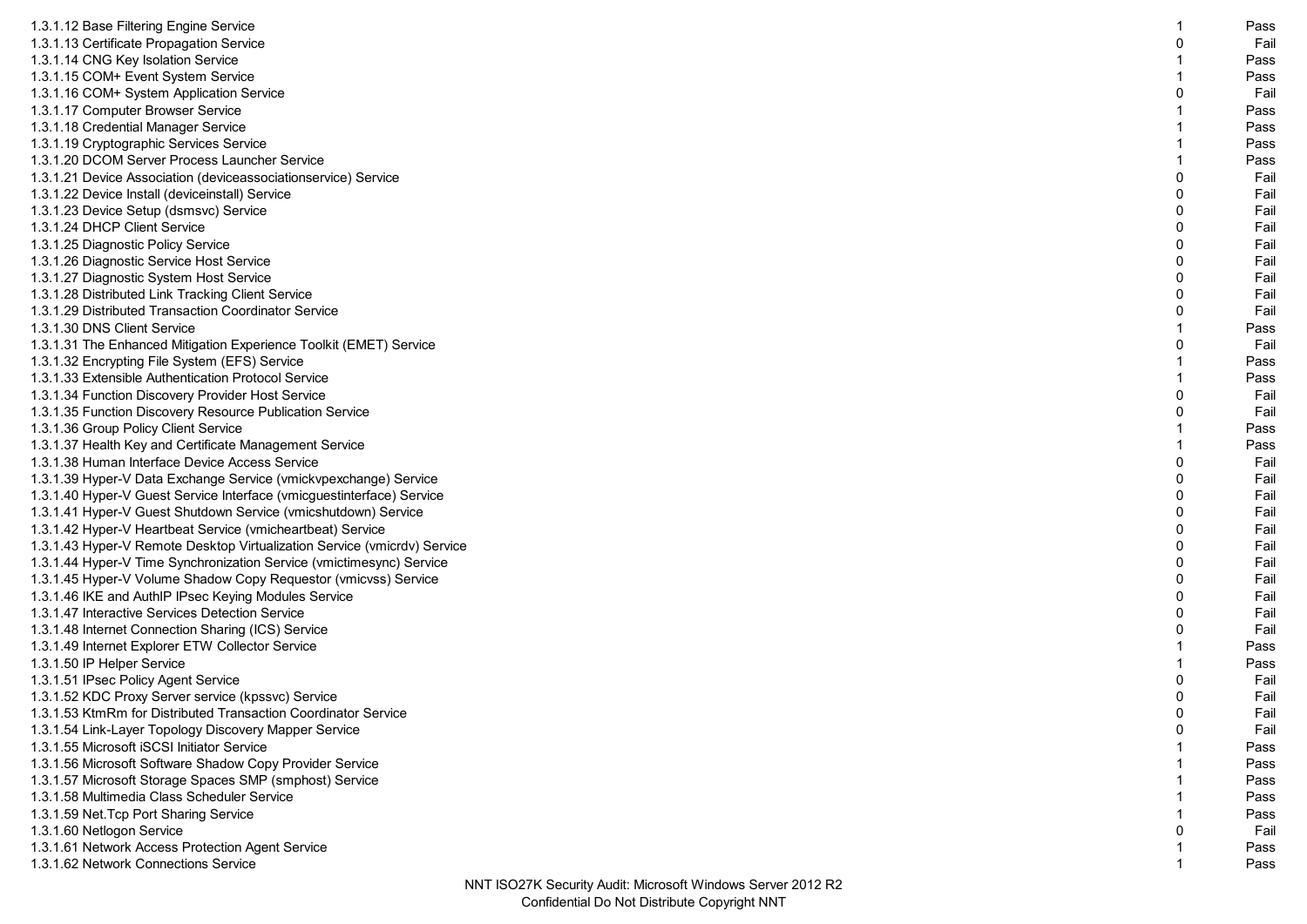| 1.3.1.63 Network Connectivity Assistant (ncasvc) Service             | 0 | Fail |
|----------------------------------------------------------------------|---|------|
| 1.3.1.64 Network List Service                                        | 0 | Fail |
| 1.3.1.65 Network Location Awareness Service                          |   | Pass |
| 1.3.1.66 Network Store Interface Service                             |   | Pass |
| 1.3.1.67 Optimize Drives (defragsvc) Service                         |   | Pass |
|                                                                      | n | Fail |
| 1.3.1.68 Performance Counter DLL Host (perfhost) Service             |   |      |
| 1.3.1.69 Performance Logs and Alerts Service                         |   | Pass |
| 1.3.1.70 Plug and Play Service                                       |   | Pass |
| 1.3.1.71 Portable Device Enumerator Service                          | 0 | Fail |
| 1.3.1.72 Power Service                                               |   | Pass |
| 1.3.1.73 Print Spooler Service                                       | O | Fail |
| 1.3.1.74 Printer Extensions and Notifications Service                | 0 | Fail |
| 1.3.1.75 Problem Reports and Solutions Control Panel Support Service | 0 | Fail |
| 1.3.1.76 Remote Access Auto Connection Manager Service               | 0 | Fail |
| 1.3.1.77 Remote Access Connection Manager Service                    | 0 | Fail |
| 1.3.1.78 Remote Desktop Configuration Service                        | 0 | Fail |
| 1.3.1.79 Remote Desktop Services Service                             | n | Fail |
| 1.3.1.80 Remote Desktop Services UserMode Port Redirector            | 0 | Fail |
| 1.3.1.81 Remote Procedure Call (RPC) Service                         |   | Pass |
| 1.3.1.82 Remote Procedure Call (RPC) Locator Service                 |   | Fail |
| 1.3.1.83 Remote Registry Service                                     | O | Fail |
| 1.3.1.84 Resultant Set of Policy Provider Service                    | 0 | Fail |
| 1.3.1.85 Routing and Remote Access Service                           |   | Pass |
| 1.3.1.86 RPC Endpoint Mapper Service                                 |   | Pass |
| 1.3.1.87 Secondary Logon Service                                     |   | Fail |
| 1.3.1.88 Secure Socket Tunneling Protocol Service                    | O | Fail |
| 1.3.1.89 Security Accounts Manager Service                           | n | Fail |
| 1.3.1.90 Server Service                                              | 0 | Fail |
| 1.3.1.91 Shell Hardware Detection Service                            |   | Pass |
| 1.3.1.92 Smart Card Service                                          |   | Fail |
| 1.3.1.93 Smart Card Device Enumeration Service                       |   | Pass |
| 1.3.1.94 Smart Card Removal Policy Service                           |   | Pass |
| 1.3.1.95 SNMP Trap Service                                           |   | Fail |
| 1.3.1.96 Software Protection Service                                 |   | Pass |
| 1.3.1.97 Special Administration Console Helper Service               |   | Fail |
| 1.3.1.98 Spot Verifier Service                                       |   | Pass |
| 1.3.1.99 SSDP Discovery Service                                      |   | Fail |
| 1.3.1.100 Storage Tiers Management Service                           |   | Pass |
| 1.3.1.101 Superfetch Service                                         |   | Pass |
| 1.3.1.102 System Event Notification Service                          |   | Fail |
| 1.3.1.103 System Events Broker Service                               |   | Pass |
| 1.3.1.104 Task Scheduler Service                                     |   | Pass |
| 1.3.1.105 TCP/IP NetBIOS Helper Service                              | 0 | Fail |
| 1.3.1.106 Telephony Service                                          | 0 | Fail |
| 1.3.1.107 Themes Service                                             |   | Fail |
| 1.3.1.108 Thread Ordering Server Service                             |   | Pass |
| 1.3.1.109 UPnP Device Host Service                                   |   | Fail |
| 1.3.1.110 User Access Logging Service                                |   | Pass |
| 1.3.1.111 User Profile Service                                       |   | Pass |
| 1.3.1.112 Virtual Disk Service                                       |   | Pass |
| 1.3.1.113 Volume Shadow Copy Service                                 |   | Pass |
|                                                                      |   |      |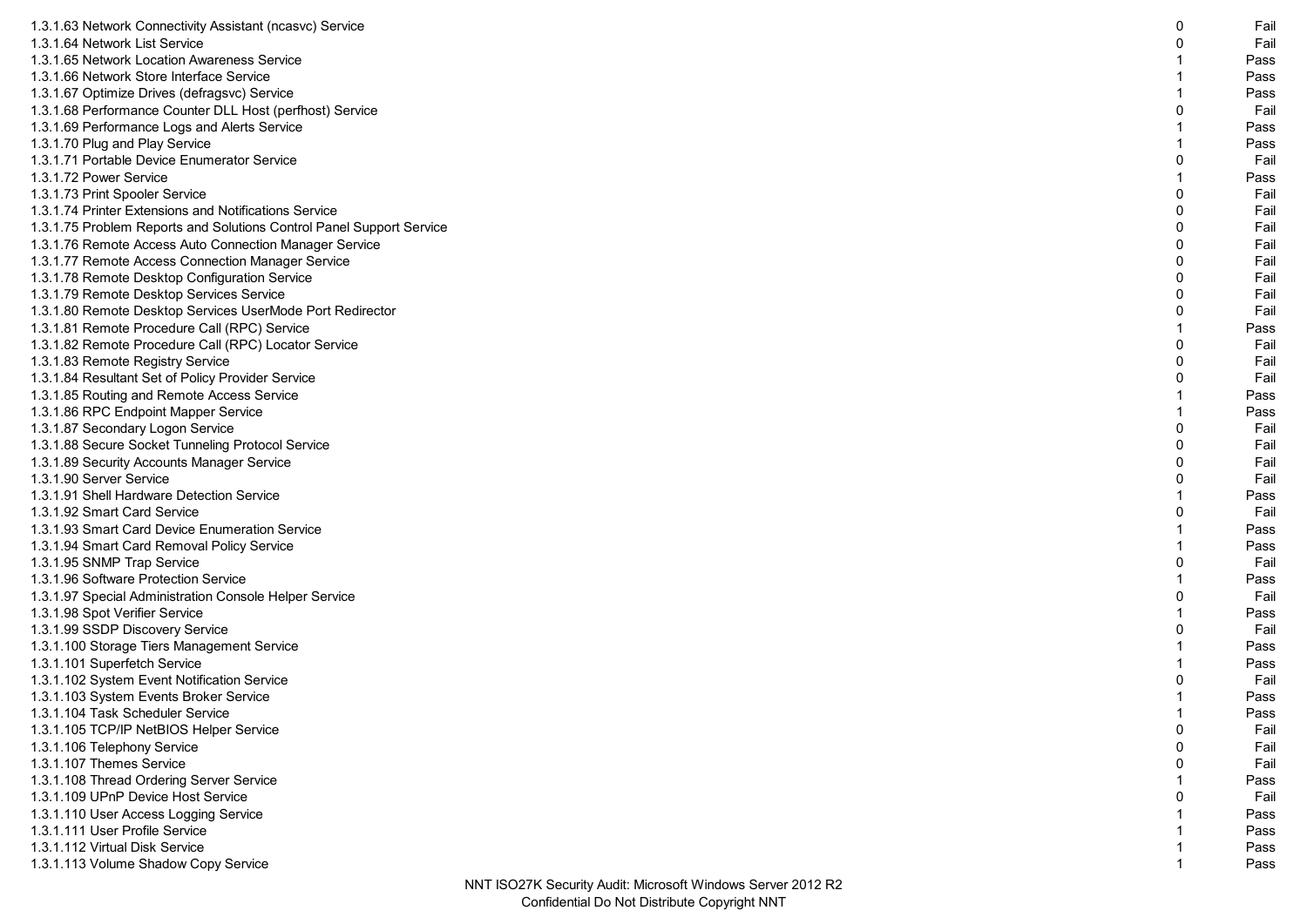| 1.3.1.114 Windows Audio Service                                                  | Pass |
|----------------------------------------------------------------------------------|------|
| 1.3.1.115 Windows Audio Endpoint Builder Service                                 | Fail |
| 1.3.1.116 Windows Color System Service                                           | Pass |
| 1.3.1.117 Windows Connection Manager (wcmsvc) Service                            | Pass |
| 1.3.1.118 Windows Driver Foundation - User-mode Driver Framework Service         | Fail |
| 1.3.1.119 Windows Encryption Provider Host Service                               | Fail |
| 1.3.1.120 Windows Error Reporting Service                                        | Fail |
| 1.3.1.121 Windows Event Collector Service                                        | Fail |
| 1.3.1.122 Windows Event Log Service                                              | Pass |
| 1.3.1.123 Windows Firewall Service                                               | Pass |
| 1.3.1.124 Windows Font Cache (fontcache) Service                                 | Fail |
| 1.3.1.125 Windows Installer Service                                              | Pass |
| 1.3.1.126 Windows Management Instrumentation Service                             | Pass |
| 1.3.1.127 Windows Modules Installer Service                                      | Pass |
| 1.3.1.128 Windows Presentation Foundation Font Cache (fontcache 3.0.0.0) Service | Fail |
| 1.3.1.129 Windows Process Activation Service Service                             | Fail |
| 1.3.1.130 Windows Remote Management (WS-Management) Service                      | Fail |
| 1.3.1.131 Windows Store Service (WSService)                                      | Fail |
| 1.3.1.132 Windows Time Service                                                   | Pass |
| 1.3.1.133 Windows Update Service                                                 | Fail |
| 1.3.1.134 WinHTTP Web Proxy Auto-Discovery Service                               | Fail |
| 1.3.1.135 Wired AutoConfig Service                                               | Fail |
| 1.3.1.136 WMI Performance Adapter Service                                        | Pass |
| 1.3.1.137 Workstation Service                                                    | Pass |

## 1.4 ISO27001 A-10-4 Protection malicious and mobile code - Optional Services List

If these services are not installed then the audit will still pass, however, if the services checked are installed they must be set to the correct Start Mode and Running state for the audit to pass.

| 1.4.1 Optional Services List: The following services, if installed, must be set to the correct Start Mode and Running state for the audit to pass. |              |             |
|----------------------------------------------------------------------------------------------------------------------------------------------------|--------------|-------------|
| <b>Rule Name</b>                                                                                                                                   | <b>Score</b> | Pass / Fail |
| 1.4.1.1 Optional Services List: NNT Agent Service (NNTAgentService)                                                                                |              | Fail        |
| 1.4.1.2 Optional Services List: NNT Proxy Agent Service (NNTAgentProxyService)                                                                     |              | Pass        |
| 1.4.1.3 Optional Services List: NNT Change Tracker Gen 7 MongoDB Service                                                                           |              | Pass        |
| 1.4.1.4 Optional Services List: NNT Change Tracker Gen 7 Redis Service                                                                             |              | Fail        |
| 1.4.1.5 Optional Services List: ASP.NET State Service (aspnet state) Service                                                                       |              | Fail        |
| 1.4.1.6 Optional Services List: World Wide Web Publishing Service                                                                                  |              | Fail        |
| 1.4.1.7 Optional Services List: W3C Logging Service                                                                                                |              | Fail        |

| 1.5 ISO27001 A-10-8 Exchange of information                                                                                                                                 |              |             |
|-----------------------------------------------------------------------------------------------------------------------------------------------------------------------------|--------------|-------------|
| 1.5.1 A-10-8 Exchange of information - Network security Rules                                                                                                               |              |             |
| <b>Rule Name</b>                                                                                                                                                            | <b>Score</b> | Pass / Fail |
| 1.5.1.1 Set 'Network security: Allow Local System to use computer identity for NTLM' to 'Enabled'                                                                           |              | Fail        |
| 1.5.1.2 Set 'Network security: Allow LocalSystem NULL session fallback' to 'Disabled'                                                                                       |              | Fail        |
| 1.5.1.3 Set 'Network Security: Allow PKU2U authentication requests to this computer to use online identities' to 'Disabled'                                                 |              | Fail        |
| 1.5.1.4 Set 'Network Security: Configure encryption types allowed for Kerberos' to 'RC4\AES128\AES256\Future types'                                                         |              | Fail        |
| 1.5.1.5 Set 'Network security: Do not store LAN Manager hash value on next password change' to 'Enabled'                                                                    |              | Pass        |
| 1.5.1.6 Set 'Network security: LAN Manager authentication level' to 'Send NTLMv2 response only. Refuse LM & NTLM'                                                           |              | Fail        |
| 1.5.1.7 Set 'Network security: LDAP client signing requirements' to 'Negotiate signing' or higher                                                                           |              | Pass        |
| 1.5.1.8 Set 'Network security: Minimum session security for NTLM SSP based (including secure RPC) clients' to 'Require NTLMv2 session security Require 128-bit encryption'  |              | Fail        |
| 1.5.1.9 Set 'Network security: Minimum session security for NTLM SSP based (including secure RPC) servers' to 'Require NTLMv2 session security, Require 128-bit encryption' |              | Fail        |

NNT ISO27K Security Audit: Microsoft Windows Server 2012 R2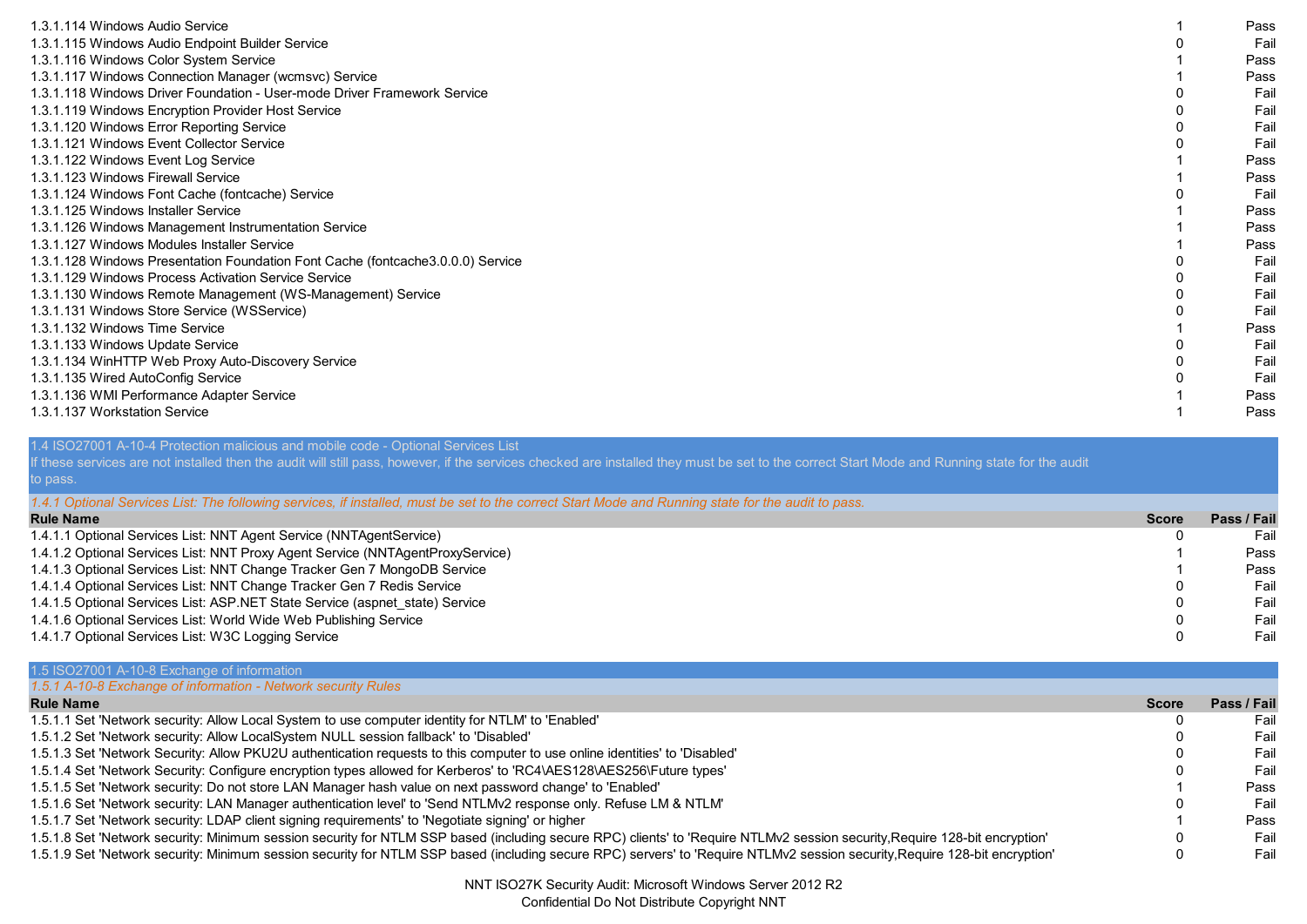| 2 A.11 Access control                                                                                                                                   |                      |              |
|---------------------------------------------------------------------------------------------------------------------------------------------------------|----------------------|--------------|
| 001 A-11-1 Business requirement for access control                                                                                                      |                      |              |
| 2.1.1 A-11-1-1 Access control policy - Account Lockout Policy                                                                                           |                      |              |
| <b>Rule Name</b>                                                                                                                                        | <b>Score</b>         | Pass / Fail  |
| 2.1.1.1 Set 'Account lockout duration' to '15 or more minute(s)'                                                                                        | -1                   | Pass         |
| 2.1.1.2 Set 'Account lockout threshold' to 10 or fewer invalid logon attempt(s), but not 0                                                              | $\overline{1}$       | Pass         |
| 2.1.1.3 Set 'Reset account lockout counter after' to '15 or more minute(s)'                                                                             | $\overline{1}$       | Pass         |
| 2.1.2 A-11-1-1 Access control policy - Local Policies Rules                                                                                             |                      |              |
| <b>Rule Name</b>                                                                                                                                        | <b>Score</b>         | Pass / Fail  |
| 2.1.2.1 Set 'Access Credential Manager as a trusted caller' to 'No One'                                                                                 | $\overline{1}$       | Pass         |
| 2.1.2.2 Set 'Access this computer from the network'                                                                                                     | $\Omega$             | Fail         |
| 2.1.2.3 Set 'Act as part of the operating system' to 'No One'                                                                                           | 1                    | Pass         |
| 2.1.2.4 Set 'Adjust memory quotas for a process' to 'Administrators, LOCAL SERVICE, NETWORK SERVICE'                                                    | $\Omega$             | Fail         |
| 2.1.2.5 Set 'Allow log on locally' to 'Administrators'                                                                                                  | $\Omega$             | Fail         |
| 2.1.2.6 Configure 'Allow log on through Remote Desktop Services'                                                                                        |                      | Pass         |
| 2.1.2.7 Set 'Back up files and directories' to 'Administrators'                                                                                         | $\Omega$             | Fail         |
| 2.1.2.8 Set 'Change the system time' to 'Administrators, LOCAL SERVICE'                                                                                 |                      | Pass         |
| 2.1.2.9 Set 'Change the time zone' to 'Administrators, LOCAL SERVICE'                                                                                   |                      | Pass         |
| 2.1.2.10 Set 'Create a pagefile' to 'Administrators'                                                                                                    |                      | Pass         |
| 2.1.2.11 Set 'Create a token object' to 'No One'                                                                                                        |                      | Pass         |
| 2.1.2.12 Set 'Create global objects' to 'Administrators, LOCAL SERVICE, NETWORK SERVICE, SERVICE'                                                       |                      | Pass         |
| 2.1.2.13 Set 'Create permanent shared objects' to 'No One'                                                                                              |                      | Pass         |
| 2.1.2.14 Set 'Create symbolic links' to 'Administrators'                                                                                                |                      | Pass         |
| 2.1.2.15 Set 'Debug programs' to 'Administrators'                                                                                                       |                      | Pass         |
| 2.1.2.16 Set 'Deny access to this computer from the network'                                                                                            | $\Omega$             | Fail         |
| 2.1.2.17 Set 'Deny log on as a batch job' to include 'Guests'                                                                                           | $\Omega$             | Fail         |
|                                                                                                                                                         | $\Omega$             |              |
| 2.1.2.18 Set 'Deny log on as a service' to include 'Guests'                                                                                             | $\mathbf{0}$         | Fail<br>Fail |
| 2.1.2.19 Set 'Deny log on locally' to include 'Guests'<br>2.1.2.20 Set 'Deny log on through Remote Desktop Services' to include 'Guests, Local account' | $\Omega$             | Fail         |
| 2.1.2.21 Set 'Enable computer and user accounts to be trusted for delegation'                                                                           |                      |              |
|                                                                                                                                                         |                      | Pass         |
| 2.1.2.22 Set 'Force shutdown from a remote system' to 'Administrators'                                                                                  |                      | Pass         |
| 2.1.2.23 Set 'Generate security audits' to 'LOCAL SERVICE, NETWORK SERVICE'                                                                             | $\Omega$<br>$\Omega$ | Fail         |
| 2.1.2.24 Set 'Impersonate a client after authentication' to 'Administrators, LOCAL SERVICE, NETWORK SERVICE, SERVICE'                                   |                      | Fail         |
| 2.1.2.25 Set 'Increase scheduling priority' to 'Administrators'                                                                                         |                      | Pass         |
| 2.1.2.26 Set 'Load and unload device drivers' to 'Administrators'                                                                                       |                      | Pass         |
| 2.1.2.27 Set 'Lock pages in memory' to 'No One'                                                                                                         |                      | Pass         |
| 2.1.2.28 Set 'Manage auditing and security log' to 'Administrators'                                                                                     |                      | Pass         |
| 2.1.2.29 Set 'Modify an object label' to 'No One'                                                                                                       |                      | Pass         |
| 2.1.2.30 Set 'Modify firmware environment values' to 'Administrators'                                                                                   |                      | Pass         |
| 2.1.2.31 Set 'Perform volume maintenance tasks' to 'Administrators'                                                                                     |                      | Pass         |
| 2.1.2.32 Set 'Profile single process' to 'Administrators'                                                                                               |                      | Pass         |
| 2.1.2.33 Set 'Profile system performance' to 'Administrators, NT SERVICE\WdiServiceHost'                                                                |                      | Pass         |
| 2.1.2.34 Set 'Replace a process level token' to 'LOCAL SERVICE, NETWORK SERVICE'                                                                        | $\Omega$             | Fail         |
| 2.1.2.35 Set 'Restore files and directories' to 'Administrators'                                                                                        | $\mathbf{0}$         | Fail         |
| 2.1.2.36 Set 'Shut down the system' to 'Administrators'                                                                                                 | $\mathbf 0$          | Fail         |
| 2.1.2.37 Set 'Take ownership of files or other objects' to 'Administrators'                                                                             |                      | Pass         |
|                                                                                                                                                         |                      |              |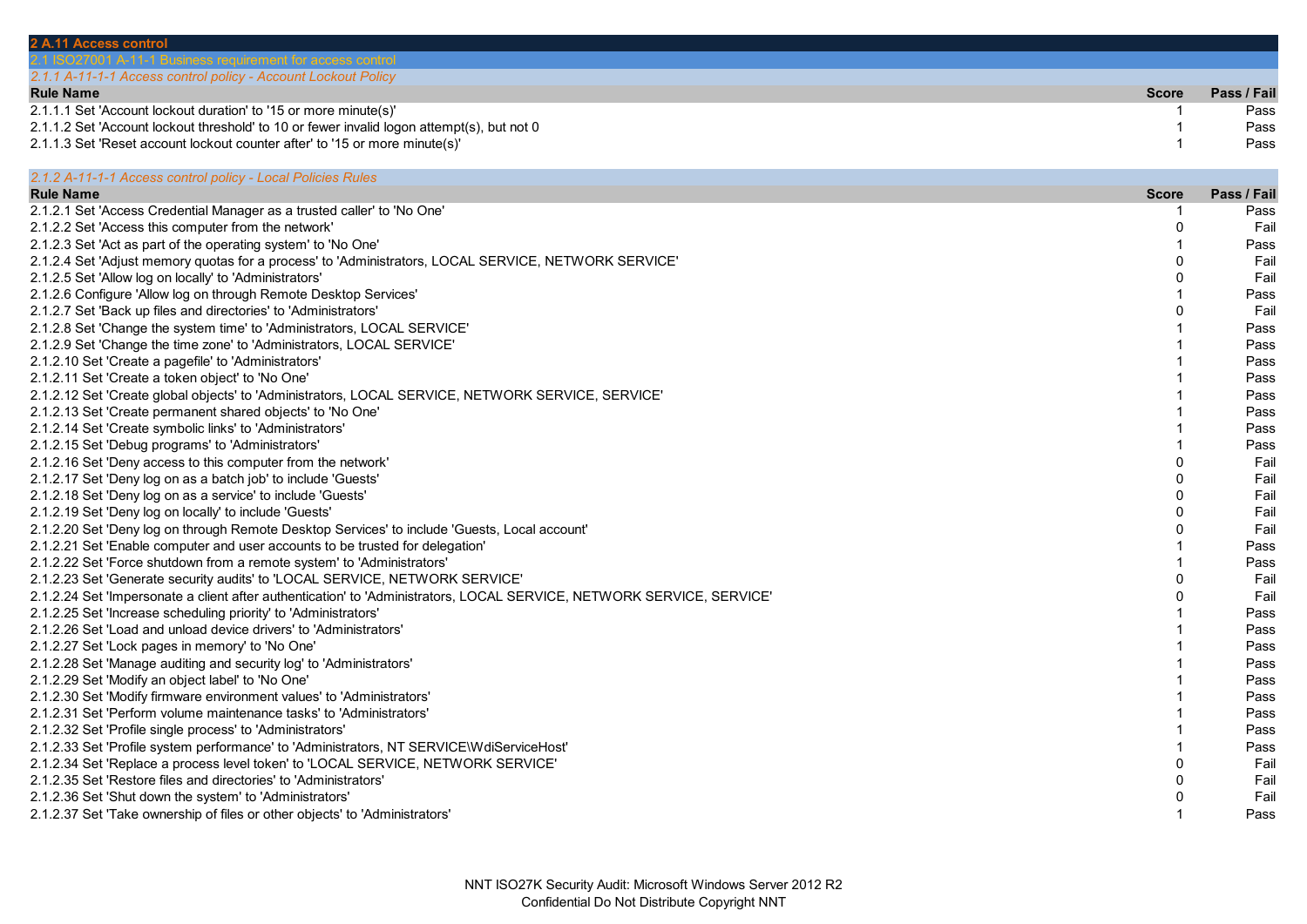| 2.1.3 A-11-1-1 Access control policy - Domain member Rules                                       |              |             |
|--------------------------------------------------------------------------------------------------|--------------|-------------|
| <b>Rule Name</b>                                                                                 | <b>Score</b> | Pass / Fail |
| 2.1.3.1 Set 'Domain member: Digitally encrypt or sign secure channel data (always)' to 'Enabled' |              | Pass        |
| 2.1.3.2 Set 'Domain member: Digitally encrypt secure channel data (when possible)' to 'Enabled'  |              | Pass        |
| 2.1.3.3 Set 'Domain member: Digitally sign secure channel data (when possible)' to 'Enabled'     |              | Pass        |
| 2.1.3.4 Set 'Domain member: Disable machine account password changes' to 'Disabled'              |              | Pass        |
| 2.1.3.5 Set 'Domain member: Maximum machine account password age' to 30 or fewer days, but not 0 |              | Pass        |
| 2.1.3.6 Set 'Domain member: Require strong (Windows 2000 or later) session key' to 'Enabled'     |              | Pass        |
|                                                                                                  |              |             |

| 2.1.4 A-11-1-1 Access control policy - Interactive logon Rules                                                                            |             |
|-------------------------------------------------------------------------------------------------------------------------------------------|-------------|
| <b>Rule Name</b><br><b>Score</b>                                                                                                          | Pass / Fail |
| 2.1.4.1 Set 'Interactive logon: Do not display last user name' to 'Enabled'                                                               | Fail        |
| 2.1.4.2 Set 'Interactive logon: Do not require CTRL+ALT+DEL' to 'Disabled'                                                                | Pass        |
| 2.1.4.3 Set 'Interactive logon: Machine inactivity limit' to 900 or fewer second(s), but not 0                                            | Fail        |
| 2.1.4.4 Configure 'Interactive logon: Message text for users attempting to log on'                                                        | Fail        |
| 2.1.4.5 Configure 'Interactive logon: Message title for users attempting to log on'                                                       | Fail        |
| 2.1.4.6 Set 'Interactive logon: Number of previous logons to cache (in case domain controller is not available)' to '4 or fewer logon(s)' | Fail        |
| 2.1.4.7 Set 'Interactive logon: Prompt user to change password before expiration' to 'between 5 and 14 days'                              | Pass        |
| 2.1.4.8 Set 'Interactive logon: Smart card removal behavior' to 'Lock Workstation'                                                        | Fail        |

| 2.1.5 A-11-1-1 Access control policy - Microsoft network client Rules                                      |              |             |
|------------------------------------------------------------------------------------------------------------|--------------|-------------|
| <b>Rule Name</b>                                                                                           | <b>Score</b> | Pass / Fail |
| 2.1.5.1 Set 'Microsoft network client: Digitally sign communications (always)' to 'Enabled'                |              | Fail        |
| 2.1.5.2 Set 'Microsoft network client: Digitally sign communications (if server agrees)' to 'Enabled'      |              | Pass        |
| 2.1.5.3 Set 'Microsoft network client: Send unencrypted password to third-party SMB servers' to 'Disabled' |              | Pass        |
| 2.1.6 A-11-1-1 Access control policy - Devices Rules                                                       |              |             |
| - - -                                                                                                      |              |             |

| <b>Rule Name</b>                                                                       | <b>Score</b> | Pass / Fail |
|----------------------------------------------------------------------------------------|--------------|-------------|
| 2.1.6.1 Set 'Devices: Allowed to format and eject removable media' to 'Administrators' |              | Fail        |
| 2.1.6.2 Set 'Devices: Prevent users from installing printer drivers' to 'Enabled'      |              | <b>Pass</b> |
| 2.1.7 A-11-1-1 Access control policy - Remote Assistance Rules                         |              |             |
| <b>Rule Name</b>                                                                       | <b>Score</b> | Pass / Fail |
| 2.1.7.1 Set 'Configure Offer Remote Assistance' to 'Disabled'                          |              | Fail        |
| 2.1.7.2 Set 'Configure Solicited Remote Assistance' to 'Disabled'                      |              | Fail        |

2.1.7.2 Set 'Configure Solicited Remote Assistance' to 'Disabled'

| 2.1.8 A-11-1-1 Access control policy - Remote Procedure Call Rules          |              |             |
|-----------------------------------------------------------------------------|--------------|-------------|
| <b>Rule Name</b>                                                            | <b>Score</b> | Pass / Fail |
| 2.1.8.1 Set 'Enable RPC Endpoint Mapper Client Authentication' to 'Enabled' |              |             |

| 2.1.9 A-11-1-1 Access control policy - MSS Rules                                                                                                                                      |              |             |
|---------------------------------------------------------------------------------------------------------------------------------------------------------------------------------------|--------------|-------------|
| <b>Rule Name</b>                                                                                                                                                                      | <b>Score</b> | Pass / Fail |
| 2.1.9.1 Set 'MSS: (AutoAdminLogon) Enable Automatic Logon (not recommended)' to 'Disabled'                                                                                            |              | Pass        |
| 2.1.9.2 Set 'MSS: (DisableIPSourceRouting IPv6) IP source routing protection level (protects against packet spoofing)' to 'Highest protection, source routing is completely disabled' |              | Fail        |
| 2.1.9.3 Set 'MSS: (DisableIPSourceRouting) IP source routing protection level (protects against packet spoofing)' to 'Highest protection, source routing is completely disabled'      |              | Fail        |
| 2.1.9.4 Set 'MSS: (SafeDllSearchMode) Enable Safe DLL search mode (recommended)' to 'Enabled'                                                                                         |              | Fail        |
| 2.1.9.5 Set 'MSS: (ScreenSaverGracePeriod) The time in seconds before the screen saver grace period expires (0 recommended)' to '5 or fewer seconds'                                  |              | Fail        |
| 2.1.9.6 Set 'MSS: (WarningLevel) Percentage threshold for the security event log at which the system will generate a warning' to '90% or less'                                        |              | Fail        |

| 2.1.10 A-11-1-1 Access control policy - Recovery console Rules                                            |              |             |
|-----------------------------------------------------------------------------------------------------------|--------------|-------------|
| <b>Rule Name</b>                                                                                          | <b>Score</b> | Pass / Fail |
| 2.1.10.1 Set 'Recovery console: Allow automatic administrative logon' to 'Disabled'                       |              | Pass        |
| 2.1.10.2 Set 'Recovery console: Allow floppy copy and access to all drives and all folders' to 'Disabled' |              | Pass        |
| NNT ISO27K Security Audit: Microsoft Windows Server 2012 R2                                               |              |             |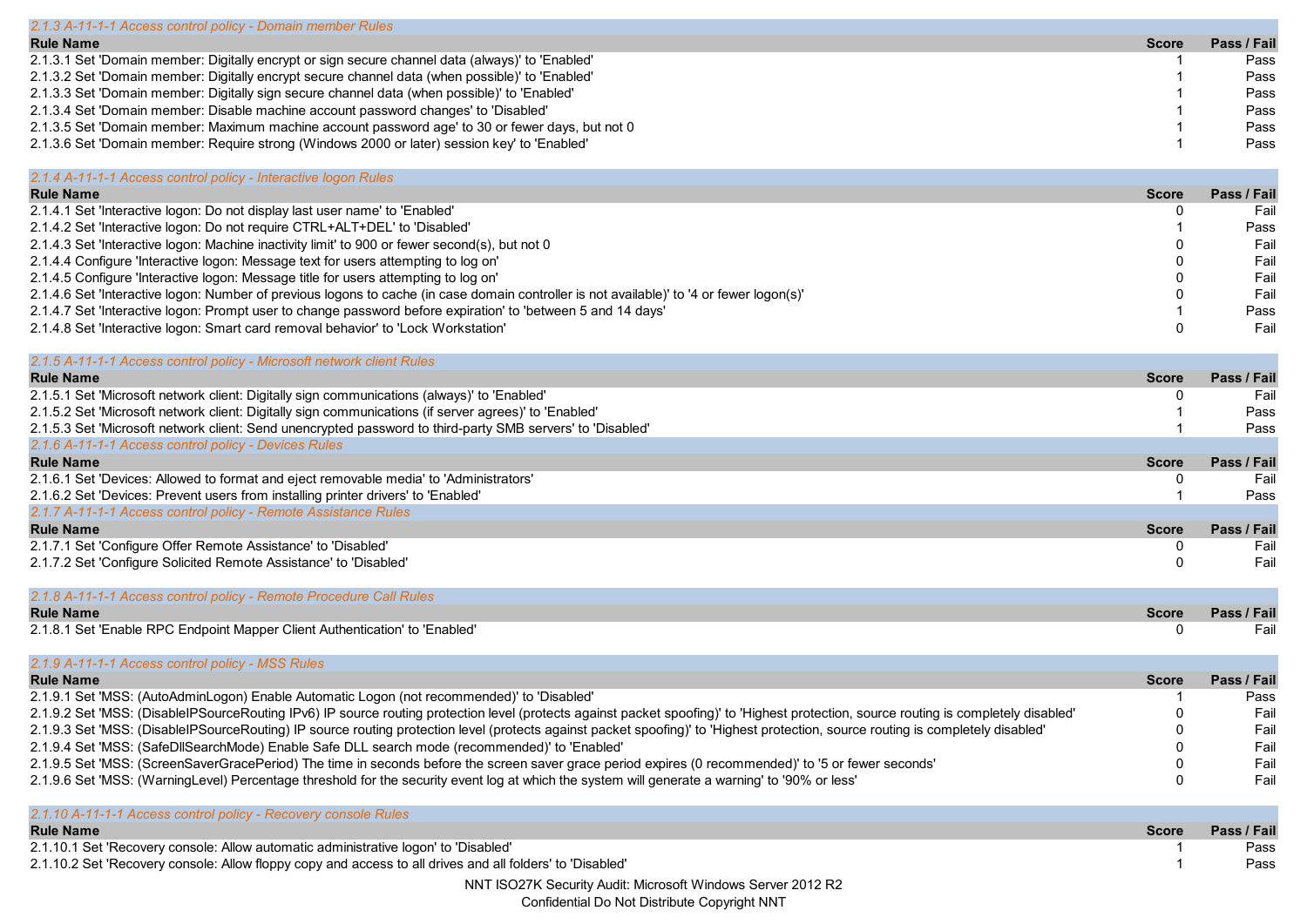| 2.1.11 A-11-1-1 Access control policy - Shutdown Rules                                                                                                                                                           |              |             |
|------------------------------------------------------------------------------------------------------------------------------------------------------------------------------------------------------------------|--------------|-------------|
| <b>Rule Name</b>                                                                                                                                                                                                 | <b>Score</b> | Pass / Fail |
| 2.1.11.1 Set 'Shutdown: Allow system to be shut down without having to log on' to 'Disabled'                                                                                                                     | -1           | Pass        |
|                                                                                                                                                                                                                  |              |             |
| 2.1.12 A-11-1-1 Access control policy - System objects Rules                                                                                                                                                     |              |             |
| <b>Rule Name</b>                                                                                                                                                                                                 | <b>Score</b> | Pass / Fail |
| 2.1.12.1 Set 'System objects: Require case insensitivity for non-Windows subsystems' to 'Enabled'                                                                                                                |              | Pass        |
| 2.1.12.2 Set 'System objects: Strengthen default permissions of internal system objects (e.g. Symbolic Links)' to 'Enabled'                                                                                      |              | Pass        |
|                                                                                                                                                                                                                  |              |             |
| 2.1.13 A-11-1-1 Access control policy - Logon Rules                                                                                                                                                              |              |             |
| <b>Rule Name</b>                                                                                                                                                                                                 | <b>Score</b> | Pass / Fail |
| 2.1.13.1 Set 'Do not display network selection UI' to 'Enabled'                                                                                                                                                  | $\mathbf{0}$ | Fail        |
| 2.2 ISO27001 A-11-2 User access management                                                                                                                                                                       |              |             |
| 2.2.1 A-11-2-3 User access management - User password management                                                                                                                                                 |              |             |
| <b>Rule Name</b>                                                                                                                                                                                                 | <b>Score</b> | Pass / Fail |
| 2.2.1.1 Set 'Enforce password history' to '24 or more password(s)'                                                                                                                                               | 0            | Fail        |
| 2.2.1.2 Set 'Maximum password age' to 60 or fewer days, but not 0                                                                                                                                                |              | Fail        |
| 2.2.1.3 Set 'Minimum password age' to '1 or more day(s)'                                                                                                                                                         |              | Fail        |
| 2.2.1.4 Set 'Minimum password length' to '14 or more character(s)'                                                                                                                                               |              | Pass        |
| 2.2.1.5 Set 'Password must meet complexity requirements' to 'Enabled'                                                                                                                                            |              | Pass        |
| 2.2.1.6 Set 'Store passwords using reversible encryption' to 'Disabled'                                                                                                                                          |              | Pass        |
|                                                                                                                                                                                                                  |              |             |
| 2.3 ISO27001 A-11-4 Network access                                                                                                                                                                               |              |             |
| control                                                                                                                                                                                                          |              |             |
| 2.3.1 A-11-4-6 Network connection control: Windows Firewall With Advanced Security - Domain                                                                                                                      |              |             |
| <b>Rule Name</b>                                                                                                                                                                                                 | <b>Score</b> | Pass / Fail |
| 2.3.1.1 Set 'Windows Firewall: Domain: Firewall state' to 'On (recommended)'                                                                                                                                     |              | Pass        |
| 2.3.1.2 Set 'Windows Firewall: Domain: Inbound connections' to 'Block (default)'                                                                                                                                 |              | Pass        |
| 2.3.1.3 Set 'Windows Firewall: Domain: Outbound connections' to 'Allow (default)'                                                                                                                                |              | Pass        |
| 2.3.1.4 Set 'Windows Firewall: Domain: Display a notification' to 'Yes (default)'                                                                                                                                |              | Fail        |
| 2.3.1.5 Set 'Windows Firewall: Domain: Allow unicast response' to 'No'                                                                                                                                           |              | Pass        |
| 2.3.1.6 Set 'Windows Firewall: Domain: Apply local firewall rules' to 'Yes (default)'                                                                                                                            |              | Pass        |
| 2.3.1.7 Set 'Windows Firewall: Domain: Apply local connection security rules' to 'Yes (default)'                                                                                                                 |              | Pass        |
| 2.3.1.8 Set 'Windows Firewall: Domain: Logging: Name' to '%SYSTEMROOT%\System32\logfiles\firewall\domainfw.log'                                                                                                  |              | Pass        |
| 2.3.1.9 Set 'Windows Firewall: Domain: Logging: Size limit (KB)' to '16,384 KB or greater '                                                                                                                      |              | Pass        |
| 2.3.1.10 Set 'Windows Firewall: Domain: Logging: Log dropped packets' to 'Yes'                                                                                                                                   |              | Pass        |
| 2.3.1.11 Set 'Windows Firewall: Domain: Logging: Log successful connections' to 'Yes'                                                                                                                            |              | Pass        |
| 2.3.2 A-11-4-6 Network connection control: Windows Firewall With Advanced Security - Private Profile                                                                                                             |              |             |
| <b>Rule Name</b>                                                                                                                                                                                                 | <b>Score</b> | Pass / Fail |
| 2.3.2.1 Set 'Windows Firewall: Private: Firewall state' to 'On (recommended)'                                                                                                                                    |              | Pass        |
| 2.3.2.2 Set 'Windows Firewall: Private: Inbound connections' to 'Block (default)'                                                                                                                                |              | Pass        |
| 2.3.2.3 Set 'Windows Firewall: Private: Outbound connections' to 'Allow (default)'                                                                                                                               |              | Pass        |
| 2.3.2.4 Set 'Windows Firewall: Private: Display a notification' to 'Yes (default)'                                                                                                                               |              | Fail        |
| 2.3.2.5 Set 'Windows Firewall: Private: Allow unicast response' to 'No'                                                                                                                                          |              | Pass        |
| 2.3.2.6 Set 'Windows Firewall: Private: Apply local firewall rules' to 'Yes (default)'                                                                                                                           |              | Pass        |
| 2.3.2.7 Set 'Windows Firewall: Private: Apply local connection security rules' to 'Yes (default)'                                                                                                                |              |             |
|                                                                                                                                                                                                                  |              | Pass        |
| 2.3.2.8 Set 'Windows Firewall: Private: Logging: Name' to '%SYSTEMROOT%\System32\logfiles\firewall\privatefw.log'<br>2.3.2.9 Set 'Windows Firewall: Private: Logging: Size limit (KB)' to '16,384 KB or greater' |              | Pass        |

NNT ISO27K Security Audit: Microsoft Windows Server 2012 R2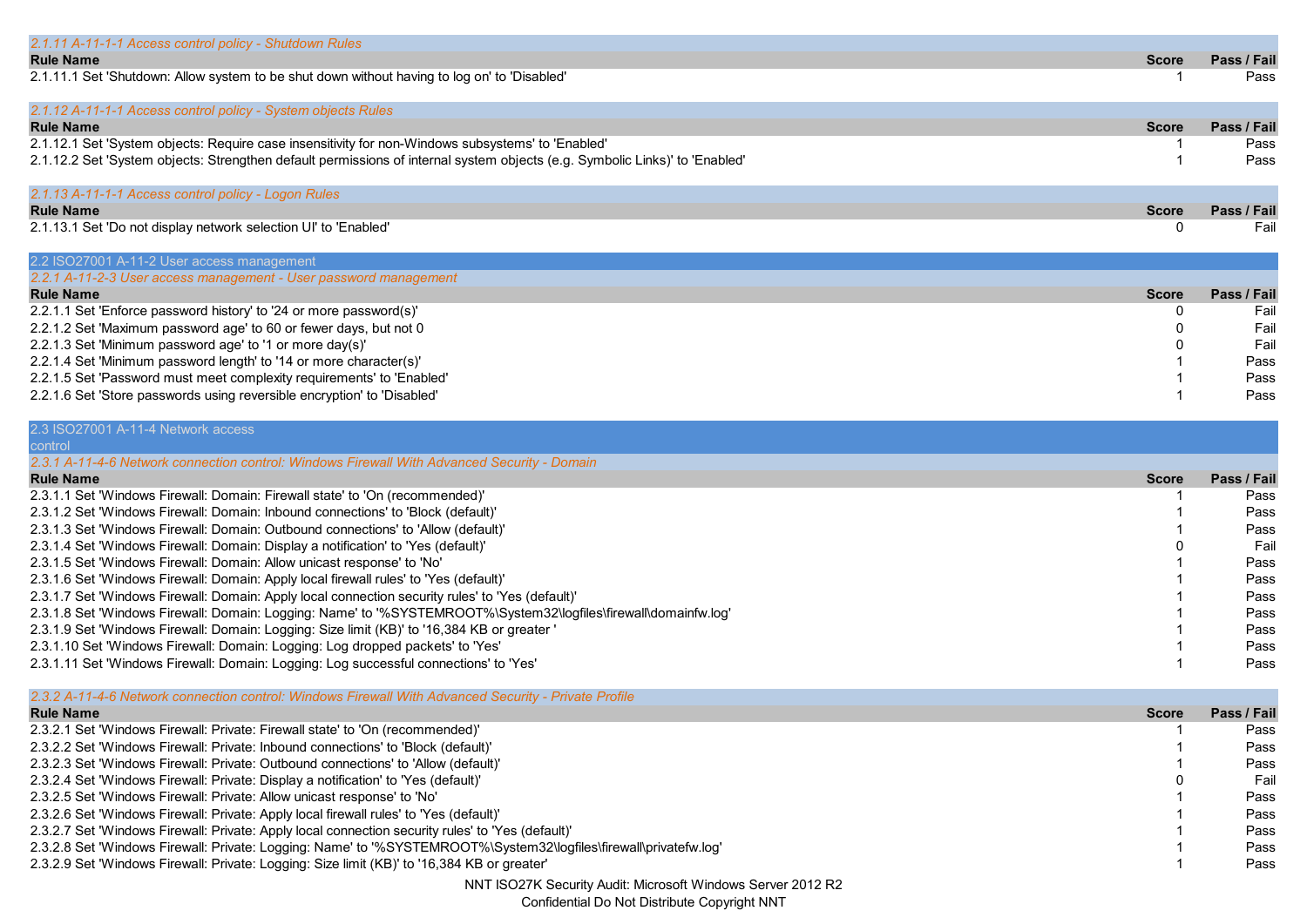| 2.3.2.10 Set 'Windows Firewall: Private: Logging: Log dropped packets' to 'Yes'                                                                                   |              | Pass        |
|-------------------------------------------------------------------------------------------------------------------------------------------------------------------|--------------|-------------|
| 2.3.2.11 Set 'Windows Firewall: Private: Logging: Log successful connections' to 'Yes'                                                                            |              | Pass        |
| 2.3.3 A-11-4-6 Network connection control: Windows Firewall With Advanced Security - Public Profile                                                               |              |             |
| <b>Rule Name</b>                                                                                                                                                  | <b>Score</b> | Pass / Fail |
| 2.3.3.1 Set 'Windows Firewall: Public: Firewall state' to 'On (recommended)'                                                                                      | 0            | Fail        |
| 2.3.3.2 Set 'Windows Firewall: Public: Inbound connections' to 'Block (default)'                                                                                  | ŋ            | Fail        |
| 2.3.3.3 Set 'Windows Firewall: Public: Outbound connections' to 'Allow (default)'                                                                                 |              | Fail        |
| 2.3.3.4 Set 'Windows Firewall: Public: Display a notification' to 'Yes'                                                                                           |              | Pass        |
| 2.3.3.5 Set 'Windows Firewall: Public: Allow unicast response' to 'No'                                                                                            |              | Pass        |
| 2.3.3.6 Set 'Windows Firewall: Public: Apply local firewall rules' to 'Yes (default)'                                                                             |              | Fail        |
| 2.3.3.7 Set 'Windows Firewall: Public: Apply local connection security rules' to 'No'                                                                             |              | Pass        |
| 2.3.3.8 Set 'Windows Firewall: Public: Logging: Name' to '%SYSTEMROOT%\System32\logfiles\firewall\publicfw.log'                                                   |              | Pass        |
| 2.3.3.9 Set 'Windows Firewall: Public: Logging: Size limit (KB)' to '16,384 KB or greater'                                                                        |              | Pass        |
| 2.3.3.10 Set 'Windows Firewall: Public: Logging: Log dropped packets' to 'Yes'                                                                                    |              | Pass        |
| 2.3.3.11 Set 'Windows Firewall: Public: Logging: Log successful connections' to 'Yes'                                                                             |              | Pass        |
|                                                                                                                                                                   |              |             |
| 2.3.4 A-11-4-6 Network connection control: Remote Desktop Services (formerly Terminal Services)-Remote Desktop Connection Client Rules<br><b>Rule Name</b>        | <b>Score</b> | Pass / Fail |
|                                                                                                                                                                   | 0            |             |
| 2.3.4.1 Set 'Do not allow passwords to be saved' to 'Enabled'                                                                                                     |              | Fail        |
| 2.3.5 A-11-4-6 Network connection control: Remote Desktop Services (formerly Terminal Services)-Remote Desktop Session Host-Device and Resource Redirection Rules |              |             |
| <b>Rule Name</b>                                                                                                                                                  | <b>Score</b> | Pass / Fail |
| 2.3.5.1 Set 'Do not allow drive redirection' to 'Enabled'                                                                                                         | 0            | Fail        |
| 2.3.6 A-11-4-6 Network connection control: Remote Desktop Services (formerly Terminal Services)-Remote Desktop Session Host-Security Rules                        |              |             |
| <b>Rule Name</b>                                                                                                                                                  | <b>Score</b> | Pass / Fail |
| 2.3.6.1 Set 'Always prompt for password upon connection' to 'Enabled'                                                                                             | 0            | Fail        |
| 2.3.6.2 Set 'Set client connection encryption level: Encryption Level' to 'Enabled: High Level'                                                                   | 0            | Fail        |
| 2.4 ISO27001 A-11-5 Operating system access control                                                                                                               |              |             |
| 2.4.1 A-11-5-1 Operating system access control: Secure log-on procedures - Network access Rules                                                                   |              |             |
| <b>Rule Name</b>                                                                                                                                                  | <b>Score</b> | Pass / Fail |
| 2.4.1.1 Set 'Network access: Allow anonymous SID/Name translation' to 'Disabled'                                                                                  |              | Pass        |
| 2.4.1.2 Set 'Network access: Do not allow anonymous enumeration of SAM accounts' to 'Enabled'                                                                     |              | Pass        |
| 2.4.1.3 Set 'Network access: Do not allow anonymous enumeration of SAM accounts and shares' to 'Enabled'                                                          |              | Fail        |
| 2.4.1.4 Set 'Network access: Let Everyone permissions apply to anonymous users' to 'Disabled'                                                                     |              | Pass        |
| 2.4.1.5 Configure 'Network Access: Named Pipes that can be accessed anonymously'                                                                                  |              | Pass        |
| 2.4.1.6 Set 'Network access: Remotely accessible registry paths'                                                                                                  |              | Pass        |
| 2.4.1.7 Set 'Network access: Remotely accessible registry paths and sub-paths'                                                                                    |              | Pass        |
| 2.4.1.8 Set 'Network access: Restrict anonymous access to Named Pipes and Shares' to 'Enabled'                                                                    |              | Pass        |
| 2.4.1.9 Set 'Network access: Shares that can be accessed anonymously' to 'None'                                                                                   |              | Pass        |
| 2.4.1.10 Set 'Network access: Sharing and security model for local accounts' to 'Classic - local users authenticate as themselves'                                |              | Pass        |
| 2.4.2 A-11-5-1 Operating system access control: Windows Logon Options Rules                                                                                       |              |             |
| <b>Rule Name</b>                                                                                                                                                  | <b>Score</b> | Pass / Fail |
| 2.4.2.1 Set 'Sign-in last interactive user automatically after a system-initiated restart' to 'Disabled'                                                          |              | Pass        |
| 2.4.3 A-11-5-1 Operating system access control: Windows Remote Management (WinRM)-WinRM Client Rules                                                              |              |             |
| <b>Rule Name</b>                                                                                                                                                  | <b>Score</b> | Pass / Fail |
| 2.4.3.1 Set 'Allow Basic authentication' to 'Disabled'                                                                                                            | 0            | Fail        |
| NNT ISO27K Security Audit: Microsoft Windows Server 2012 R2                                                                                                       |              |             |
|                                                                                                                                                                   |              |             |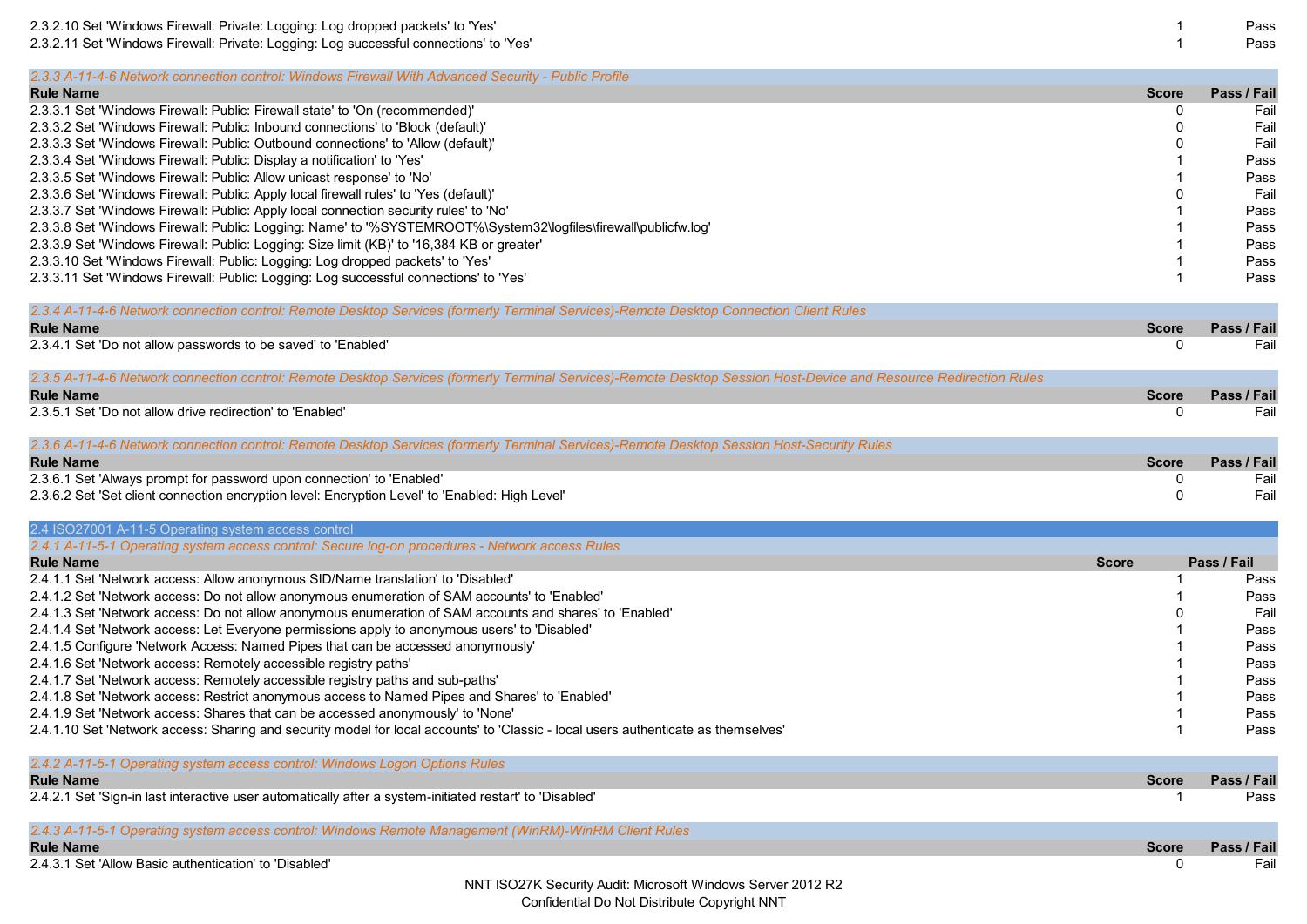| 2.4.3.2 Set 'Allow unencrypted traffic' to 'Disabled'                                                                                                                                    | 0            | Fail        |
|------------------------------------------------------------------------------------------------------------------------------------------------------------------------------------------|--------------|-------------|
| 2.4.3.3 Set 'Disallow Digest authentication' to 'Enabled'                                                                                                                                | $\Omega$     | Fail        |
| 2.4.4 A-11-5-2 User identification and authentication- Accounts Rules                                                                                                                    |              |             |
| <b>Rule Name</b>                                                                                                                                                                         | <b>Score</b> | Pass / Fail |
| 2.4.4.1 Set 'Accounts: Block Microsoft accounts' to 'Users can't add or log on with Microsoft accounts'                                                                                  | 0            | Fail        |
| 2.4.4.2 Set 'Accounts: Guest account status' to 'Disabled'                                                                                                                               |              | Pass        |
| 2.4.4.3 Set 'Accounts: Limit local account use of blank passwords to console logon only' to 'Enabled'                                                                                    |              | Pass        |
| 2.4.4.4 Configure 'Accounts: Rename administrator account'                                                                                                                               | 0            | Fail        |
| 2.4.4.5 Configure 'Accounts: Rename guest account'                                                                                                                                       | $\Omega$     | Fail        |
| 2.4.5 A-11-5-4 Use of system utilities: Group Policy Rules                                                                                                                               |              |             |
| <b>Rule Name</b>                                                                                                                                                                         | <b>Score</b> | Pass / Fail |
| 2.4.5.1 Set 'Configure registry policy processing: Do not apply during periodic background processing' to 'False'                                                                        | 0            | Fail        |
| 2.4.5.2 Set 'Configure registry policy processing: Process even if the Group Policy objects have not changed' to 'True'                                                                  | $\mathbf{0}$ | Fail        |
| 2.4.6 A-11-5-5 Session time-out: Personalization Rules                                                                                                                                   |              |             |
| <b>Rule Name</b>                                                                                                                                                                         | <b>Score</b> | Pass / Fail |
| 2.4.6.1 Set 'Enable screen saver' to 'Enabled'                                                                                                                                           | 0            | Fail        |
| 2.4.6.2 Set 'Force specific screen saver: Screen saver executable name' to 'Enabled:scrnsave.scr'                                                                                        | 0            | Fail        |
| 2.4.6.3 Set 'Password protect the screen saver' to 'Enabled'                                                                                                                             | $\Omega$     | Fail        |
| 2.4.7 A-11-5-6 Limitation of connection time: Microsoft network server Rules                                                                                                             |              |             |
| <b>Rule Name</b>                                                                                                                                                                         | <b>Score</b> | Pass / Fail |
| 2.4.7.1 Set 'Microsoft network server: Amount of idle time required before suspending session' to '15 or fewer minute(s)'                                                                |              | Pass        |
| 2.4.7.2 Set 'Microsoft network server: Digitally sign communications (always)' to 'Enabled'                                                                                              | O            | Fail        |
| 2.4.7.3 Set 'Microsoft network server: Digitally sign communications (if client agrees)' to 'Enabled'                                                                                    | 0            | Fail        |
| 2.4.7.4 Set 'Microsoft network server: Disconnect clients when logon hours expire' to 'Enabled'                                                                                          |              | Pass        |
| 2.4.7.5 Set 'Microsoft network server: Server SPN target name validation level' to 'Accept if provided by client'<br>3 A.12 Information systems acquisition, development and maintenance | $\Omega$     | Fail        |
| 1 ISO27001 A-12-6 Technical V                                                                                                                                                            |              |             |
| 3.1.1 A-12-6-1 Control of technical vulnerabilities                                                                                                                                      |              |             |
| <b>Rule Name</b>                                                                                                                                                                         | <b>Score</b> | Pass / Fail |
| 3.1.1.1 Set 'Configure Automatic Updates' to 'Enabled'                                                                                                                                   | 0            | Fail        |
| 3.1.1.2 Set 'Configure Automatic Updates: Scheduled install day' to '0 - Every day'                                                                                                      | O            | Fail        |
| 3.1.1.3 Set 'Do not adjust default option to 'Install Updates and Shut Down' in Shut Down Windows dialog box' to 'Disabled'                                                              | U            | Fail        |
| 3.1.1.4 Set 'Do not display 'Install Updates and Shut Down' option in Shut Down Windows dialog box' to 'Disabled'                                                                        |              | Fail        |
| 3.1.1.5 Set 'No auto-restart with logged on users for scheduled automatic updates installations' to 'Disabled'                                                                           |              | Fail        |
| 3.1.1.6 Set 'Reschedule Automatic Updates scheduled installations' to 'Enabled:1 minute'                                                                                                 | U            | Fail        |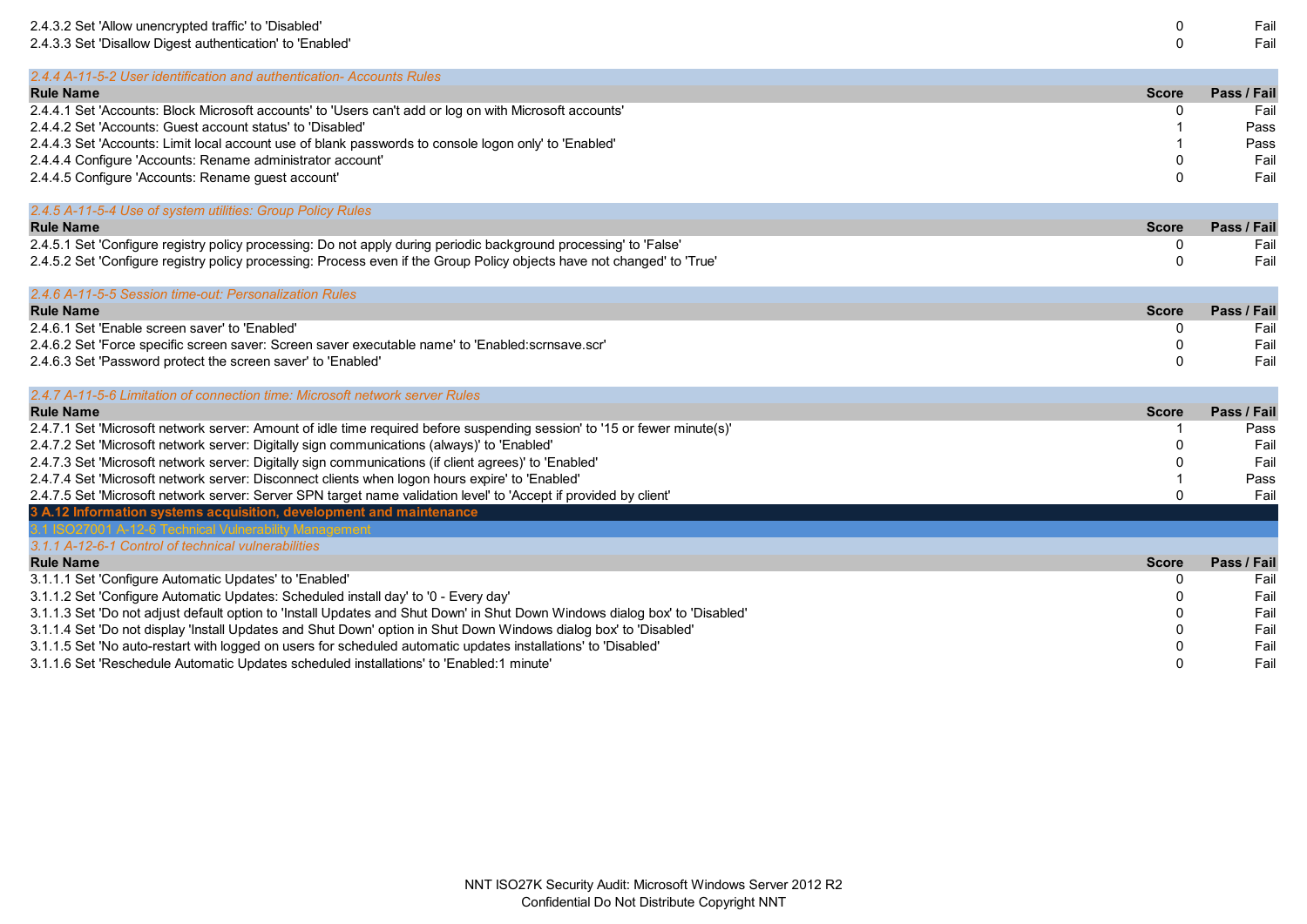| 4 A.15 Compliance                                                                                              |              |             |
|----------------------------------------------------------------------------------------------------------------|--------------|-------------|
| ance security policies - Advanced Audit Policy Configuration Rules                                             |              |             |
| 4.1.1 A-15-2 Compliance security policies: Advanced Audit Policy Configuration Rules - Account Logon           |              |             |
| <b>Rule Name</b>                                                                                               | <b>Score</b> | Pass / Fail |
| 4.1.1.1 Set 'Audit Credential Validation' to 'Success and Failure'                                             | 0            | Fail        |
| 4.1.2 A-15-2 Compliance security policies: Advanced Audit Policy Configuration Rules - Account Management      |              |             |
| <b>Rule Name</b>                                                                                               | <b>Score</b> | Pass / Fail |
| 4.1.2.1 Set 'Audit Computer Account Management' to 'Success and Failure'                                       | 0            | Fail        |
| 4.1.2.2 Set 'Audit Other Account Management Events' to 'Success and Failure'                                   | 0            | Fail        |
| 4.1.2.3 Set 'Audit Security Group Management' to 'Success and Failure'                                         | 0            | Fail        |
| 4.1.2.4 Set 'Audit User Account Management' to 'Success and Failure'                                           | 0            | Fail        |
| 4.1.3 A-15-2 Compliance security policies - Advanced Audit Policy Configuration Rules - Detailed Tracking      |              |             |
| <b>Rule Name</b>                                                                                               | <b>Score</b> | Pass / Fail |
| 4.1.3.1 Set 'Audit Process Creation' to 'Success'                                                              | 0            | Fail        |
| 4.1.4 A-15-2 Compliance security policies - Advanced Audit Policy Configuration Rules - Logoff Rules           |              |             |
| <b>Rule Name</b>                                                                                               | <b>Score</b> | Pass / Fail |
| 4.1.4.1 Set 'Audit Account Lockout' to 'Success'                                                               | 0            | Fail        |
| 4.1.4.2 Set 'Audit Logoff' to 'Success'                                                                        |              | Pass        |
| 4.1.4.3 Set 'Audit Logon' to 'Success and Failure'                                                             |              | Pass        |
| 4.1.4.4 Set 'Audit Other Logon/Logoff Events' to 'Success and Failure'                                         |              | Fail        |
| 4.1.4.5 Set 'Audit Special Logon' to 'Success'                                                                 | <sup>0</sup> | Fail        |
| 4.1.5 A-15-2 Compliance security policies: Advanced Audit Policy Configuration Rules - Object Access           |              |             |
| <b>Rule Name</b>                                                                                               | <b>Score</b> | Pass / Fail |
| 4.1.5.1 Set 'Audit Removable Storage' to 'Success and Failure'                                                 | 0            | Fail        |
|                                                                                                                |              |             |
| 4.1.6 A-15-2 Compliance security policies: Advanced Audit Policy Configuration Rules - Policy Change           |              |             |
| <b>Rule Name</b>                                                                                               | <b>Score</b> | Pass / Fail |
| 4.1.6.1 Set 'Audit Audit Policy Change' to 'Success and Failure'                                               | 0            | Fail        |
| 4.1.6.2 Set 'Audit Authentication Policy Change' to 'Success'                                                  | 0            | Fail        |
| 4.1.7 A-15-2 Compliance security policies: Advanced Audit Policy Configuration Rules - Privilege Use           |              |             |
| <b>Rule Name</b>                                                                                               | <b>Score</b> | Pass / Fail |
| 4.1.7.1 Set 'Audit Sensitive Privilege Use' to 'Success and Failure'                                           | 0            | Fail        |
| 4.1.8 A-15-2 Compliance security policies: Advanced Audit Policy Configuration Rules - System                  |              |             |
| <b>Rule Name</b>                                                                                               | <b>Score</b> | Pass / Fail |
| 4.1.8.1 Set 'Audit IPsec Driver' to 'Success and Failure'                                                      | 0            | Fail        |
| 4.1.8.2 Set 'Audit Other System Events' to 'Success and Failure'                                               | U            | Fail        |
| 4.1.8.3 Set 'Audit Security State Change' to 'Success and Failure'                                             | 0            | Fail        |
| 4.1.8.4 Set 'Audit Security System Extension' to 'Success and Failure'                                         | 0            | Fail        |
| 4.1.8.5 Set 'Audit System Integrity' to 'Success and Failure'                                                  | 0            | Fail        |
| 4.1.9 A-15-2 Compliance security policies: Event Log Service-Application Rules                                 |              |             |
| <b>Rule Name</b>                                                                                               | <b>Score</b> | Pass / Fail |
| 4.1.9.1 Set 'Application: Control Event Log behavior when the log file reaches its maximum size' to 'Disabled' | 0            | Fail        |
| 4.1.9.2 Set 'Application: Maximum Log Size (KB)' to 'Enabled:32,768 or greater'                                | 0            | Fail        |
|                                                                                                                |              |             |